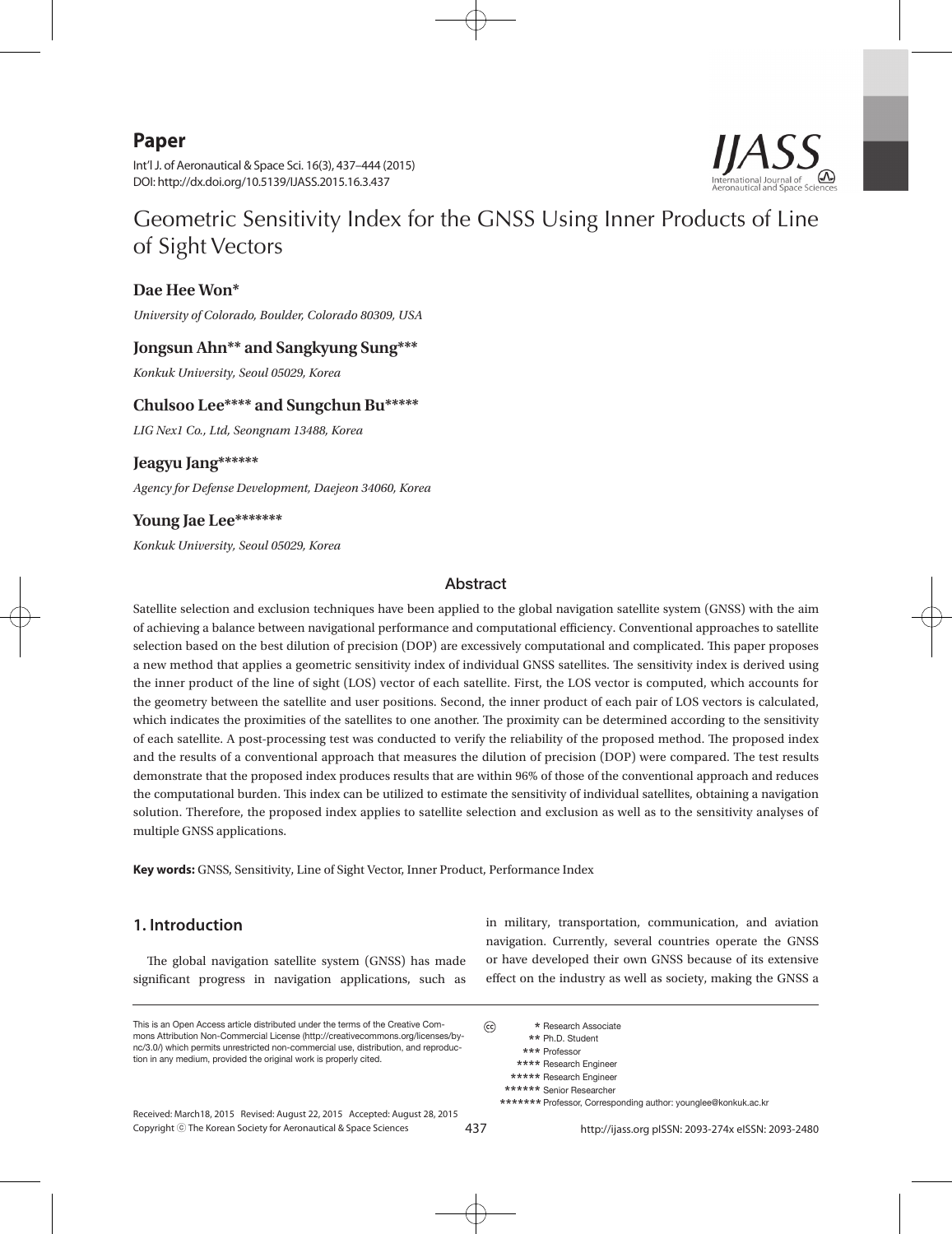key world infrastructure. Several GNSSs exist, such as the global positioning system (GPS) used in the United States, the global navigation satellite system (GLONASS) in Russia, Beidou in China, Galileo in the European Union, and the quasi-zenith satellite system (QZSS) in Japan [1, 2]. General users can utilize multiple systems due to their open access policy.

GNSSs consist of medium earth orbit (MEO) constellations, and some follow geostationary orbits (GEOs). These GNSS satellites continuously follow their own orbit and are not fixed at a certain point [1, 3, 4]. As a result, the satellite distribution in the sky is constantly changing simultaneously and periodically. Because the number of GNSS satellites is increasing, a substantial number of GNSS signals are available [2]. If the number of satellites increases, their distribution is more likely to be evenly dispersed and dense.

Satellite distribution, as well as the number of satellites, determines the navigational performance of the system. Although a user's navigational performance improves as the number of satellites increases, this relationship is not exactly proportional. Performance improvement increases at a slower rate after the number of satellites reaches in certain level because a large number of satellites will increase the computational complexity rather than the performance [2, 5]. Therefore, determining the number of satellites that would optimize the user's overall navigational performance would be preferable to simply adding more satellites. For example, the exclusion of some of the visual satellites would be expected to effectively address navigational computing issues (position, velocity, or time) that arise with the use of a large number of satellites. In addition, the given satellite distributions may not be even and may include relatively dense or sparse areas; thus, excluding a few satellites from the dense areas will not diminish performance but could decrease the computational burden. However, the exclusion of satellites requires that two decisions be made: determining which satellites to exclude (or select) and the criteria used in this determination. A rule must be established in order to maintain a balance between the overall performance and computational efficiency. In this paper, we propose a simple sensitivity index.

During the initial stage of GPS receiver development, the available computational capacity could not process all the signals from every visual satellite [6]. Therefore, the need to reduce the computational burden gave rise to a demand to select a subset of visual satellites. Given the lowcost receivers, which had insufficient real-time processing capacities and a limited number of hardware channels, an appropriate satellite subset that would simultaneously reduce

the computational burden and minimize performance degradation was needed. As time passed, electrical technology significantly developed, and the computational requirement was no longer problematic. The simultaneous processing of all visual satellite information became possible. However, other issues appeared, such as the cost of high-performance processors, power consumption, and computational efficiency. Furthermore, when the number of satellites reaches a certain level, the improvement of the navigational performance degrades or becomes saturated [2]. In this case, computational efficiency decreases as the number of satellites increases. In terms of overall efficiency, determining the optimal number of satellites, as well as the best subset of visual satellites, is preferable [2, 6-8].

In the early stages of GPS satellite selection, dilution of precision (DOP) was used as the selection policy. In [6, 9], vertical DOP (VDOP), horizontal DOP (HDOP), and geometric DOP (GDOP) were the criteria used to select satellites in order to obtain accurate navigational solutions. Although this approach presents the optimal criteria because it determines the subset that best minimizes the DOP, when considering all visible GNSS satellites, it needs to examine a substantial number of subsets. For example, in order to select 10 satellites from 20 satellites, 184,756 subsets  $\binom{20}{20}$  –184,756) must be examined. As a result, this method is restricted or impossible to apply to real-time processing. In order to overcome this computational burden, several methods have been proposed. Zheng [10] presented a tetrahedron method, which maximizes the geometric volume using four satellites. It selects the three satellites that have the greatest separation angles in the north, east, and zenith directions and then selects one more from the remaining satellites. This method is effective and requires only four satellites. However, the computational problem still exists because all visible satellites must be examined. Zhang [8, 11] selected the satellite that had the greatest elevation angle. Subsequently, satellite selection was based on a criterion, wherein the satellites possessing the most perpendicular line of sight vector were selected first among the remainder satellites. Yan [12] proposed the selection of a subset of satellites based on a predefined database, which included sensitivity information about potential satellites. In GNSS real-time kinematic (RTK) applications, satellite selection has also been researched. These studies focus on finding one primary satellite by considering the DOP, observation time, and elevation angle [13, 14]. However, this approach is only effective in RTK applications because the subsets of satellites align with the primary satellite.

Previous approaches are too computationally demanding and time consuming. They require substantial computational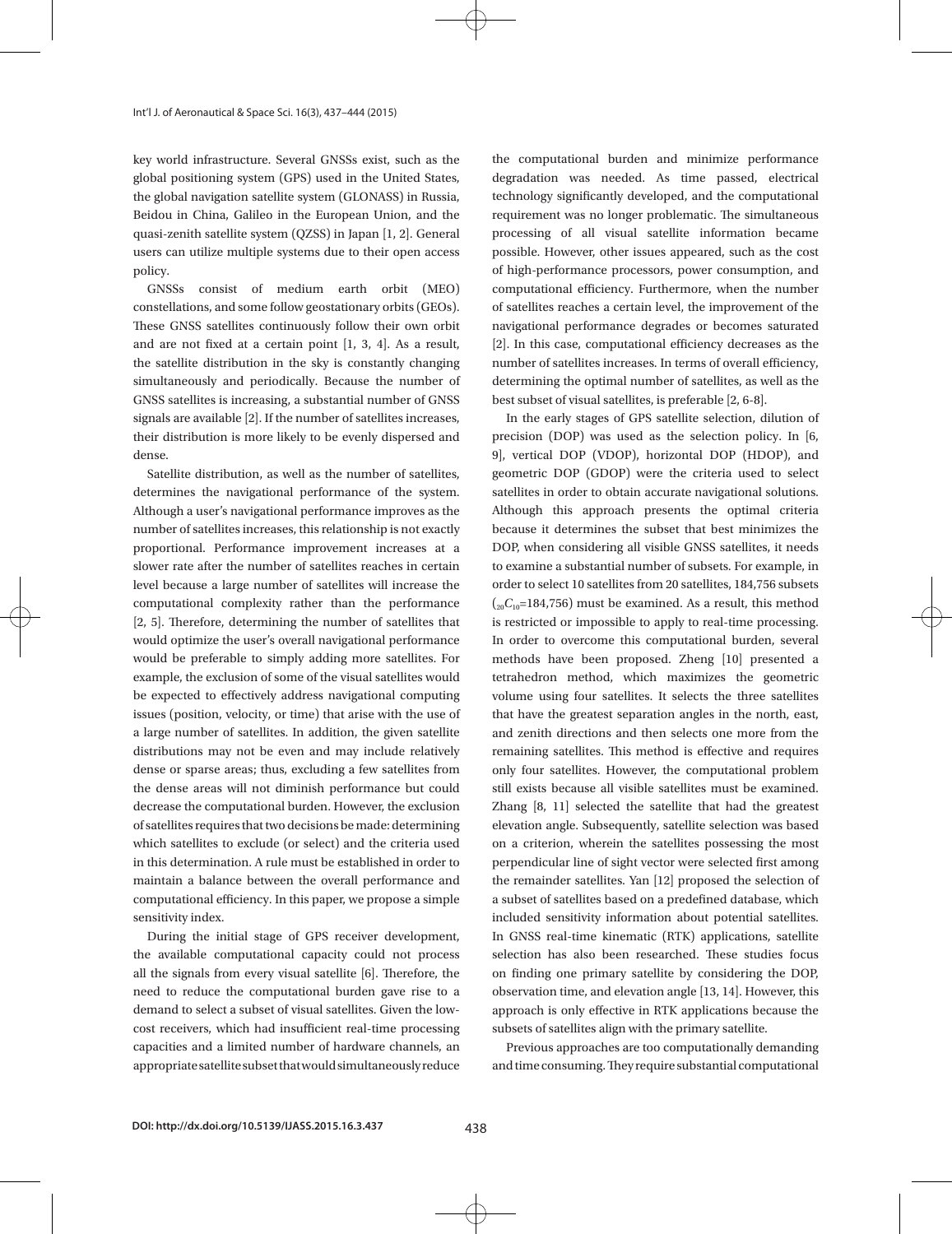*uxyz*  $\frac{1}{2}$ 

resources as well as costly computing processors, and they are inefficient in real-time processing when determining the appropriate subsets of visible satellites. In this paper, we propose a geometric sensitivity index that is less computationally demanding yet applicable to satellite selection and exclusion. The index is derived using the inner product of the line of sight (LOS) vector of each satellite to determine the proximities between satellites. The LOS vector is a computed by  $\mathbb{R}^n$  is computed by  $\mathbb{R}^n$ is computed by taking into account the geometry between the satellite and the position of the user. Individual LOS  $\frac{x^2 - x_{u0}}{a^u} - \frac{y^v - x_{u0}}{a^v}$ vectors are used to calculate the inner product of the vector  $\overline{a}$ of the other satellites, and then each satellite is assigned a score (index) by averaging these results. This score signifies  $\Delta y = H \Delta x_u$ the average proximity of a satellite to other satellites. The score is a score in the effective index and denotes the effective index and denotes the effective index and denotes the effective index and denotes the effectiv score is a distinct index and denotes the effectiveness of the satellite as a navigation solution. An experimental test was  $x_{u0} = [x_{u0} \quad y_{u0} \quad z_{u0} \quad c\Delta b_{u0}]^T$ conducted in order to verify the reliability of this index. The  $\rho_{u0}^s = \sqrt{(x^s - x_{u0})^2 + (y^s - y_{u0})^2 + (y^s - y_{u0})^2 + (y^s - y_{u0})^2 + (y^s - y_{u0})^2 + (y^s - y_{u0})^2 + (y^s - y_{u0})^2 + (y^s - y_{u0})^2 + (y^s - y_{u0})^2 + (y^s - y_{u0})^2 + (y^s - y_{u0})^2 + (y$ proposed index was compared with the results obtained using the conventional approach, which determined subsets using the conventional approach, which determined subsets using the best DOP. Furthermore, a statistical analysis was conducted to find the most sensitive satellite, which could be used as a clock bias term conducted to find the most sensitive satellite, which could be vectors and a clock bias term be used as the navigational solution. The test results indicate corrections using the least-squ that the proposed index was within 96% of the results of the represent the set conventional approach and that it had a significantly lower conventional approach and that it had a significantly lower in equation (4). computational burden. This index indicates the sensitivity  $\mathbb{R}^n$ of each satellite as a navigation solution. Consequently, the index can be applied to satellite selection and exclusion methods.

## **2. GNSS Observation**

Before deriving the sensitivity index, GNSS observation  $\frac{1}{\text{the user position for a given sat}}$ should first be defined. A GNSS range measurement can be calculated using the propagation time between the satellite and user positionship between the satellite and the receiver. This measurement includes the geometric  $\frac{1}{n}$  navigational error levels. The l relationship between the satellite and user positions and the clock bias. In general, satellite clock bias can be corrected the loss squares estimation of by broadcasting navigation messages, which allows us to assume that only the receiver clock bias term exists. Thus, the GNSS observation equation is given by [1, 3]

$$
\rho_u^s = \sqrt{(x^s - x_u)^2 + (y^s - y_u)^2 + (z^s - z_u)^2} + c\Delta b_u
$$
\n(1)

where where

 $[x_u \quad y_u \quad z_u]$ : user position in x-y-z axis  $\rho_u^s$ : measured pseudorange  $\begin{bmatrix} x^s & y^s & z^s \end{bmatrix}$ : satellite position in x-y-z axis : speed of light *c*  $\Delta b_u$ : clock bias of receiver

Equation (2) and (3) are obtained by linearizing equation (1) with respect to nominal user position  $\mathbf{x}_{u0}$ , expanding this for all visible satellites. 111 *uuu*

$$
\begin{bmatrix}\n\rho_u^1 - \rho_{u0}^1 \\
\rho_u^2 - \rho_{u0}^2 \\
\vdots \\
\rho_u^N - \rho_{u0}^n\n\end{bmatrix} = \begin{bmatrix}\n-\frac{x^1 - x_{u0}}{\rho_{u0}^1} & -\frac{y^1 - y_{u0}}{\rho_{u0}^1} & -\frac{z^1 - z_{u0}}{\rho_{u0}^1} & 1 \\
-\frac{x^2 - x_{u0}}{\rho_{u0}^2} & -\frac{y^2 - y_{u0}}{\rho_{u0}^2} & -\frac{z^2 - z_{u0}}{\rho_{u0}^2} & 1 \\
\vdots \\
-\frac{x^n - x_{u0}}{\rho_{u0}^n} & \vdots \\
-\frac{x^n - x_{u0}}{\rho_{u0}^n} & -\frac{y^n - y_{u0}}{\rho_{u0}^n} & -\frac{z^n - z_{u0}}{\rho_{u0}^n} & 1\n\end{bmatrix} \begin{bmatrix}\n\Delta x_u \\
\Delta y_u \\
\Delta z_u \\
\Delta z_u \\
\Delta z_u\n\end{bmatrix}
$$
\n(2)

(3)

$$
\Delta y = H \Delta x_u \tag{3}
$$

Here, Here, Here, *ss s s*

 $\Delta$ 

$$
\mathbf{x}_{u0} = \begin{bmatrix} x_{u0} & y_{u0} & z_{u0} & c\Delta b_{u0} \end{bmatrix}^T
$$
  
\n
$$
\rho_{u0}^s = \sqrt{(x^s - x_{u0})^2 + (y^s - y_{u0})^2 + (z^s - z_{u0})^2} + c\Delta b_{u0}.
$$
  
\n*n*: total number of visible satellites

corrections using the least-squares method allows the user position to be estimated by compensating nominal point  $\mathbf{x}_{u0}$  $\int_0^{\infty} \sqrt{(x^2 - x_{u0})^2 + (y^2 - y_{u0})^2 + (z^2 - z_{u0})^2 + c\Delta\theta_{u0}}$ .<br> *total number of visible satellites*<br>
bservation matrix *H* in equation (3) consists of LOS<br>
ors and a clock bias term. Estimating the position<br>
ections usin Observation matrix *H* in equation (3) consists of LOS  $vectors$  and a clock bias term. Estimating the position in equation (4).

$$
\Delta \hat{\mathbf{x}}_u = \left( H^T H \right)^{-1} H^T \Delta y \tag{4}
$$

#### $\frac{1}{2}$  Ontimal Berformance Index  $\mathcal{L}(\mathcal{A})$  and  $\mathcal{A}(\mathcal{A})$  are the set of the set of the set of the set of the set of the set of the set of the set of the set of the set of the set of the set of the set of the set of the set of the set of the set **3. Optimal Performance Index 3. Optimal Performance Index**

The DOP is a multiplicative parameter that converts the **NSS ODSETVATION** derived from the error covariance, which is calculated from pseudo-range measurement error into the coordinates of the user position for a given satellite distribution. In general, 6 navigational error levels. The DOP used in this method is the DOP has been used in satellite constellation design, performance evaluation, and the prediction of expected the least-squares estimation equation  $[4, 15]$ . Applying the general definition of the DOP gives us equations (5) and (6). Details of the DOP follow.

$$
D = \left(H^T H\right)^{-1}
$$
 (5)

$$
DOP = \begin{cases} \text{Geometric } DOP(\text{GDOP}) = \sqrt{D_{11} + D_{22} + D_{33} + D_{44}} \\ \text{Position } DOP(\text{PDOP}) = \sqrt{D_{11} + D_{22} + D_{33}} \\ \text{Horizontal } DOP(\text{HDOP}) = \sqrt{D_{11} + D_{22}} \\ \text{Vertical } DOP(\text{VDOP}) = \sqrt{D_{33}} \\ \text{Time } DOP(\text{TDOP}) = \sqrt{D_{44}} \end{cases} \tag{6}
$$

Here,  $D_{ii}$  refers to the  $i^{\rm th}$  diagonal element (i.e., the element

optimal criterion for both satellite selection and performance evaluation. In order to achieve and performance and performance and performance and performance and performance and performance and performance and performanc

optimal criterion for both satellite selection and performance evaluation. In order to achieve an

optimal satellite subset selection, it selects the satellite subset having the minimal DOP after

optimal satellite subset selection, it selects the satellite subset having the minimal DOP after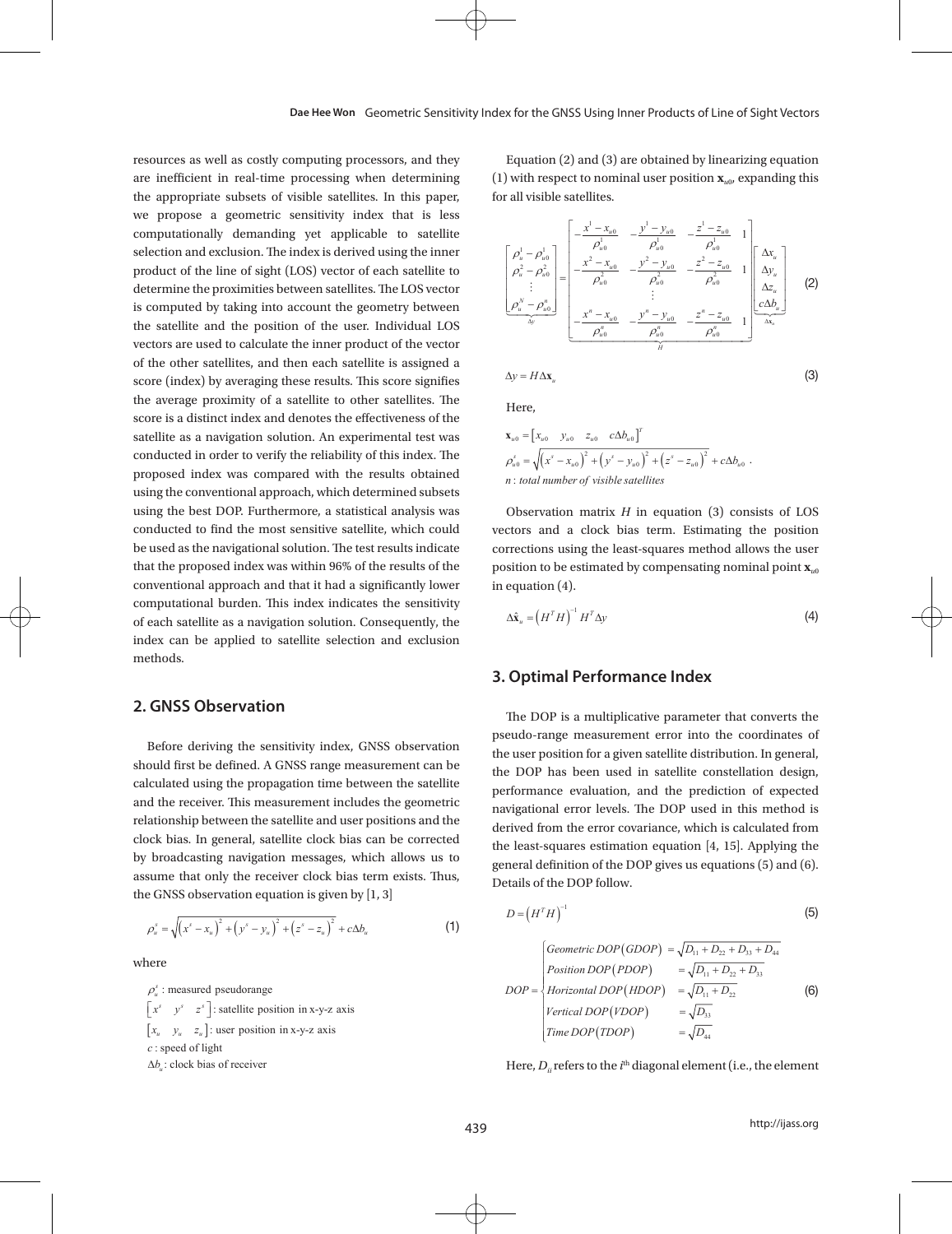in the  $i^{\text{th}}$  row and  $i^{\text{th}}$  column) of matrix *D*. We can extend this inner proor

The DOP has also been historically used as a performance  $\qquad$  Observation matrix  $H$  in equal index in GNSS applications. It is an optimal criterion for both satellite selection and performance evaluation. In order to satellites. Each satellite has its or achieve an optimal satellite subset selection, it selects the satellite subset having the minimal DOP after computing all the DOPs of possible satellite subsets.

*Optimal selection*: 
$$
\min[DOP(n, C_m)]
$$
 (7)

process. This method guarantees the best satellite selection,  $\qquad \qquad \text{the inner product without comp}$ but it requires a substantial amount of computation. If we assume the bos vect number of subsets must be examined. For example, if enables us to check the effect of ten satellites are selected from twenty satellites, 184,756 Le., williout using the clock ten ten control ten satellites. matrix inversion in equation (5), which is computationally  $\begin{bmatrix} u & u & 1 \\ v & \end{bmatrix}$ As a result, this method is limited and may not apply to real-<br> $\hat{H} = \begin{bmatrix} a_{2x} & a_{2y} & a_{2z} \\ \vdots & \vdots & \ddots \end{bmatrix} = \begin{bmatrix} a_2 \\ \vdots \end{bmatrix}$ In this equation,  $n$  is the total number of visible satellites,  $m$ is the number of selected satellites, and *C* is the combination When considering all visible GNSS satellites, a significant subsets  $\binom{1}{20}C_{10}$ =184,756) must be examined. Moreover, the matrix inversion in equation (5), which is computationally<br>expensive, should be repeated for every subset in the process. time processing. 1, 1, 1, 1 *xyz* er, the<br>
control of the process.<br>  $\tilde{H} = \begin{bmatrix} u_{1,x} \\ u_{2,x} \\ \end{bmatrix}$ *uuu*

Other conventional approaches [5-13] are only valid for satellite selection and exclusion and do not provide a sensitivity  $P = \tilde{H}\tilde{H}^T$ index for individual satellites. Therefore, approaches other than the optimal index (DOP-based) method should not be  $\cos\theta_{21}$ compared with the index proposed in this paper. ther conventional approaches [5-13] are only valid for **The I**  $P = \widetilde{H}\widetilde{H}^T$ <br> **T I**  $T = \cos \theta$  cos cos 1 cos cos 1 ther  $\begin{bmatrix} 1 & c \end{bmatrix}$  $\mathbf{a}$  , and the contract of  $\mathbf{a}$  $\cos \theta_{\rm o}$ 

#### **4. Proposed Sensitivity Index**

(DOP-based) method should not be compared with the index proposed in this paper.

Each satellite has its own elevation and azimuth angle as  $\frac{1}{\epsilon}$ well as its position within the geometry, and these aspects affect the navigational solution. In other words, each satellite has a different sensitivity to computing the position solution. Therefore, the sensitivity of each satellite should be calculated.

The proposed approach applies the inner product of the the calculates information that is use LOS in order to determine the proximity of the LOSs to one another. The inner product of two vectors calculates the symmetric, which implies that angle between the vectors, determining their independence. The inner product of two unit vectors  $(\vec{a}, \vec{b})$  lies in the range hered to be analyzed. In other the inner product is close to 1, whereas an inner product of 0 indicates that the two vectors are perpendicular. Two<br> $cos\theta_{n=1}$  and can be excluded find proximity between two vectors can be determined using the between  $-1$  and 1. If the vectors are nearly equivalent, then  $\frac{1}{\sigma}$  of  $\frac{1}{\sigma}$  indicates the second opposite vectors have an inner product of -1. Therefore, the inner product in equation (8).

$$
\vec{a} \cdot \vec{b} = |a||b|\cos\theta
$$
from two vectors. Thus, the maximum probability of two satellites. Check

(7) is simple because all vectors are unit vectors, and it does not We can extend this inner product concept to satellite LOSs. Observation matrix  $H$  in equation  $(3)$  contains sufficient information to compute the inner product for all visible satellites. Each satellite has its own LOS, which is represented in the first three columns, denoting the x-y-z direction from the user to the satellite. In equation (9), LOS components are presented as  $u_x$ ,  $u_y$ ,  $u_z$  for each direction and n denotes the number of satellites. Moreover, calculating the inner product  $r_{\text{ifes } m}$  require considering the size of each LOS vector in equation  $\mu$  (8). The angle in cosine form can be directly computed from the inner product without compensating for vector size.

nutation If we assume the LOS vector excludes the clock term, then the modified observation matrix can be obtained. This enables us to check the effect of geometrical sensitivity only, i.e., without using the clock term, as the optimal approach only uses PDOP rather than GDOP with the clock term. gnificant the chounted observation matrix can be obtained. This

the

\nally

\ness.

\n
$$
\tilde{H} = \begin{bmatrix} u_{1,x} & u_{1,y} & u_{1,z} \\ u_{2,x} & u_{2,y} & u_{2,z} \\ \vdots & \vdots & \vdots \\ u_{n,x} & u_{n,y} & u_{n,z} \end{bmatrix} = \begin{bmatrix} \mathbf{u}_1 \\ \mathbf{u}_2 \\ \vdots \\ \mathbf{u}_n \end{bmatrix}
$$
\n(9)

 $\cos \theta_{21}$  1  $\cdots$   $\cos \theta_{2n}$ 

Bernard Barbara (B  $\cdots$ 

 $\cos \theta_{n1} \quad \cos \theta_{n2} \quad \cdots \quad 1$ 

 $\begin{bmatrix} \cos \theta_{n1} & \cos \theta_{n2} & \cdots & 1 \end{bmatrix}$ 

 $\ldots$ 

 $\equiv$ 

 $=$ 

=1

 $(10)$  $\begin{bmatrix} 1 & \cos \theta_{12} & \cdots & \cos \theta_{1n} \end{bmatrix}$  $(10)$ (10)

 $\sum_{n=1}^{\infty}$  and all possible inner products  $(P)$  can be simultaneously  $\epsilon$  as its position within the geometry, and these aspects<br> $\epsilon$  equals the number of visible satellites. The element in the  $i^{\text{th}}$  $\alpha$  angle  $(\theta_{ij})$  induced between the two LOS vectors. Therefore, P . The result should be a square matrix, and its dimension is, each<br>november 2<sup>th</sup> column denotes the inner product of the  $i^{\text{th}}$  and  $j^{\text{th}}$ satellites, and it is easily transformed into the cosine of the includes information that is useful in analyzing the closeness  $\frac{1}{2}$  computed by multiplying  $\tilde{H}$  and its transposed matrix  $\tilde{H}^T$ The modified observation matrix contains all LOS vectors, nct of the closeness of all visible satellites.

to one<br>the Matrix P has two distinct characteristics. First, it is symmetric, which implies that all of its components do not ne range<br>ent then lower) triangle matrix is required to determine the closeness of all visible satellites. Second, all diagonal terms are 1  $cos\theta_{ij}=1$ ) and can be excluded from the closeness analysis. endence.<br>help need to be analyzed. In other words, only the upper (or  $\frac{1}{2}$  because they are inner products of themselves (*if i=j, then* 

ting the by searching the maximum component, which is determined by two satellites. The inner product returns a scalar value product of two satellites. Checking only the maximum inner  $\sum_{(p)}$  from two vectors. Thus, the maximum inner product is the Analyzing matrix *P* enables us to find the closest satellite

contains sufficient information to compute the inner product for all visible satellites. Each satellite has

its own LOS, which is represented in the first three columns, denoting the  $\mathcal{L}$ 

user to the satellite. In equation (9), LOS components are presented as , , *<sup>x</sup> y z uuu* for each direction and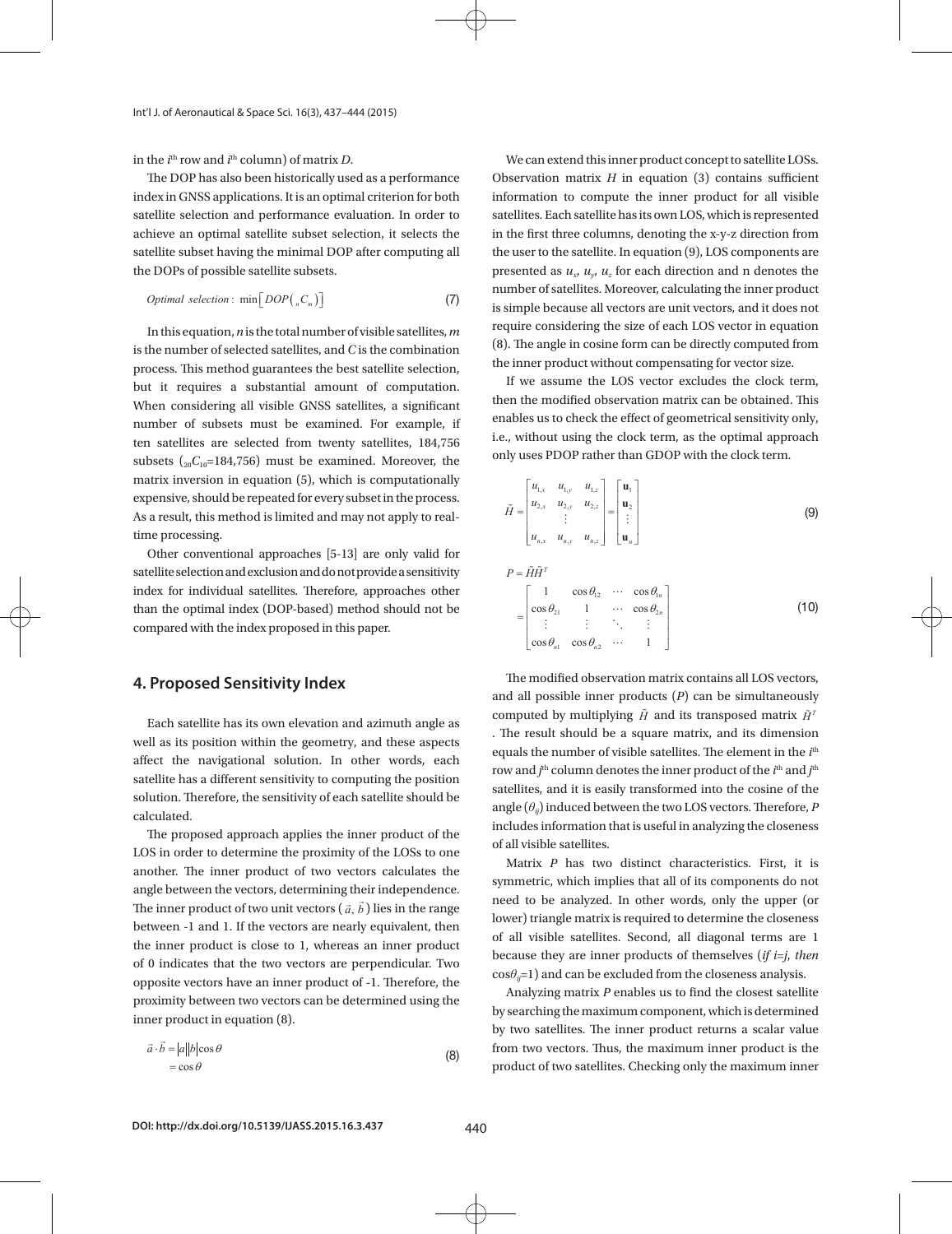product is insufficient, and the search must be extended to to be located in Konkuk Univer the second greatest inner product or possibly further. Then the index a geographical advartion  $\mathbf x$ the index can include the proximity with several neighbor satellites. Subsequently, these inner products are averaged, The data was post-processe and this average signifies the score value (index) for each  $\sim$ satellite. The proposed sensitivity index (S) can be expressed as

$$
S(i) = E\left[\max_{2} \left(P_{i, \text{all}}\right) + \max_{3} \left(P_{i, \text{all}}\right) + \dots + \max_{n} \left(P_{i, \text{all}}\right)\right] \tag{11}
$$

where may *n*<sub>the</sub> *n*<sub>the *n*</sub> is the analytics of the vector in the *i*<sup>s</sup> column, and *i* denotes the satellite index. In equation (11), the first maximum is not *i* value of 1. where max<sub>n</sub> is the  $n^{th}$  maximum value,  $P_{i, all}$  represents the vector in the  $i<sup>th</sup>$  row and every column, and *i* denotes the used because it is computed alone and always produces a

#### **5. Tests and Analysis**

analysis of experimental data. The results were compared visible satellites. As the range of with the conventional optimal index approach (in section 3) in terms of conventional optimal index approach (in section 3) selection. The proposed sensitivity index was verified through an in terms of computational time and the optimality of satellite

#### 5.1 Test Settings

independent exchange (RINEX3) navigation data from the the result that was obtained National Aeronautics and Space Administration (NASA) arrived the Companion dine and Space Administration (NASA) website (http://cddis.nasa.gov/). The data were referenced and the computation time over a 24-hour period. The receiver antenna was assumed over 24 hours using 500-second The test data were generated using the version 3.0 receiver Crustal Dynamics Data Information System, (CDDIS) on December 24, 2014, and included multiple GNSS constellations (GPS, GLONASS, Gaileo, Beidou, and QZSS)



 $F_{\rm 1.500}$ Fig. 1. Number of visual satellites (top) and DOP (bottom) over 24 hours

to be located in Konkuk University, Seoul, Korea, because Korea has a geographical advantage when receiving various GNSS signals.

 $S(i) = E\left[\max_2 (P_{i, all}) + \max_3 (P_{i, all}) + \dots + \max_n (P_{i, all})\right]$  (11) The satellite cut off angle was 0 deg during the test. The data was post-processed using ® Matlab 2014b on Windows 7 (i7 processor, 8 GB RAM). The number of satellites ranged from 25 to 39, and the average was 33 for the 24-hour period. Fig. 1 displays the number of satellites and the PDOP over time, and the satellite distribution can be seen in Fig. 2.

satellite selection achieved by using the DOP. The satellite  $\frac{1}{2}$  is henceforth referred to as the optimal index. Therefore, The performance of the proposed index was verified by analyzing its performance in comparison to the optimal selection achieved using the DOP is always optimal and comparing the optimal index with the proposed sensitivity index (S) is a reasonable method to use in the performance evaluation. The proposed sensitivity index was computed using equation (11), whereas the optimal index was obtained by computing the DOP of every possible subset of visible satellites. As the range of the two indexes differed, a normalization process was applied to adjust the scale. The normalization was achieved by dividing a distance from the mean (value minus mean) by the standard deviation.

#### 5.2 Test Results

The proposed sensitivity index was verified by analyzing the result that was obtained by determining the optimal index. The computation time and sensitivity accuracy were examined.

 $\overline{C}$  constructed multiple GNSS constructed multiple GNSS constructed multiple  $\overline{C}$  constructed multiple  $\overline{C}$  constructed multiple  $\overline{C}$  constructed multiple  $\overline{C}$  constructed multiple  $\overline{C}$  constructe  $\frac{1}{45}$  Number of satellites at Seoul, Korea (Dec. 24, 2014) the number of satellites indicates the number of satellites to First, the computation time was analyzed. The number of satellites to be selected varied, and the resulting computation over 24 hours using 300-second intervals, and the number of satellites (# Satellites) is incremented from one to five. Here, be selected or excluded. For example, the satellite selection



24 Fig. 2. Skyplot at 2:00 on December 24, 2014: G, J, R, C, and E represent GPS, QZSS, GLONASS, Beidou, and Galileo, respectively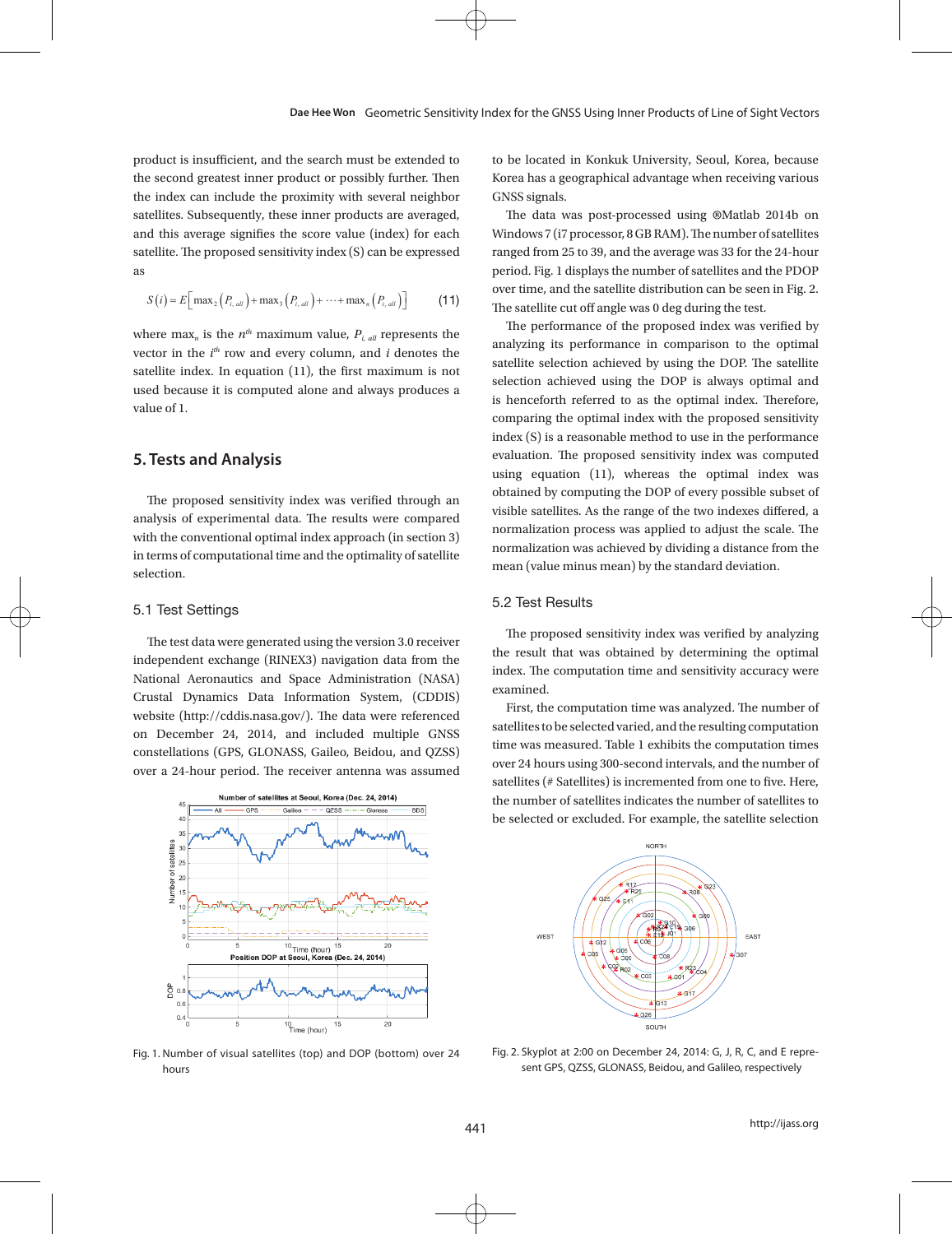process required two steps in order to select two satellites because the index produced in the first step was valid only for a given visible satellite set. Therefore, the indexes were computed again after the visible satellite set changed according to the satellite selections or exclusions. As the number of satellites increased, the computation time for the proposed index also increased linearly. However, the optimal index increased exponentially. Given one satellite selection, the optimal index was approximately 20 times as computationally expensive as the proposed one. produced in the first step was valid only second, the accuracy of the proposed sensitivity index

The optimal index should check all possible subsets of given visible satellites, as in equation (5).

Figure 3 shows the number of subsets that test the DOP in order to form the optimal index. Each line denotes the total number of visible satellites, which ranged between 20 and 70 (assuming full GNSS constellation and 50% visibility). The *x*-axis represents the number of satellites to be selected, and the *y*-axis measures the number of subsets to be tested. The number of subsets increased until it reached half of the entire number of given satellites because the process for selecting satellites is equivalent to the process for excluding them. This increasing number of subsets results in a substantial computational burden. Moreover, the DOP computations should be performed in every subset, and the computation (top points equal the number of satellites within a given subset. [60] Therefore, the proposed sensitivity index is more efficient (bel in terms of processing time, whereas the optimal index is in the subsets of  $\mu$ optimal index was approximately 20 times as computationally expensive as the proposed one.

computationally expensive.

satellite set. Therefore, the indexes were was verified by checking its correspondence with the optimal index. Fig. 4 illustrates the distribution of visible atellite selections or exclusions. As the satellites after seven hours. In this case, 26 satellites were visible. Fig. 5 displays the normalized optimal and proposed sensitivity index for each individual satellite represented in Fig. 4. The optimal index was obtained by computing the DOP of the satellite subsets, which successively subtracted each satellite, and determining an inverse because the proposed one.<br>The proposed index was verified by analyzing the result of results that was obtained by analyzing the result of DOP demonstrated an inverse relationship with the tes, as in equation (5). The optimal index optimal index are examined. The proposed sensitivity index and sensitivity and sensitivity index. number of subsets that test the DOP in was computed using equation (11). Both indexes were normalized in order to create a more accurate analysis that satellites, which ranged between 20 and accounted for scale. The *x*-axis denotes the pseudo-random NSS constellation and 50% visibility). The number (PRN), and the *y*-axis represents the normalized index. The proposed index in the top graph used equation s the number of subsets to be tested. The (11) to average all the satellites, and the proposed index increased until it reached half of the entire  $\qquad\qquad$  in the bottom graph averaged only the first two maximum values. Lesser values signify greater sensitivity, and greater lent to the process for excluding them. values imply less sensitivity. The optimal and proposed mber of subsets results in a substantial sensitivity index trends were approximately similar, and the correlation coefficients between the two indexes were 0.781 ed in every subset, and the computation (top) and 0.852 (bottom). The proposed index adequately umber of satellites within a given subset. Infollowed the optimal index in the high-sensitivity region because the DOP demonstrated some inconsistencies (below -1), although it demonstrated some inconsistencies is in the low-sensitivity region (around 0).

Table 1. Computation time (seconds) with respect to the iterations necessary to check the indexes

| # Satellites | Optimal index | Proposed index | Ratio                     |
|--------------|---------------|----------------|---------------------------|
|              | (sec)         | (sec)          | $(\%$ , optimal/proposed) |
|              | 0.461         | 0.022          | 20.955                    |
|              | 3.169         | 0.047          | 67.426                    |
|              | 46.332        | 0.065          | 712.800                   |
| 4            | 391.727       | 0.078          | 5022.141                  |
|              | 2158.032      | 0.093          | 23204.645                 |





Fig. 3. Number of subsets on which the DOP was tested in the optimal index case with respect to the total number of visible satellites

Fig. 4. Skyplot after seven hours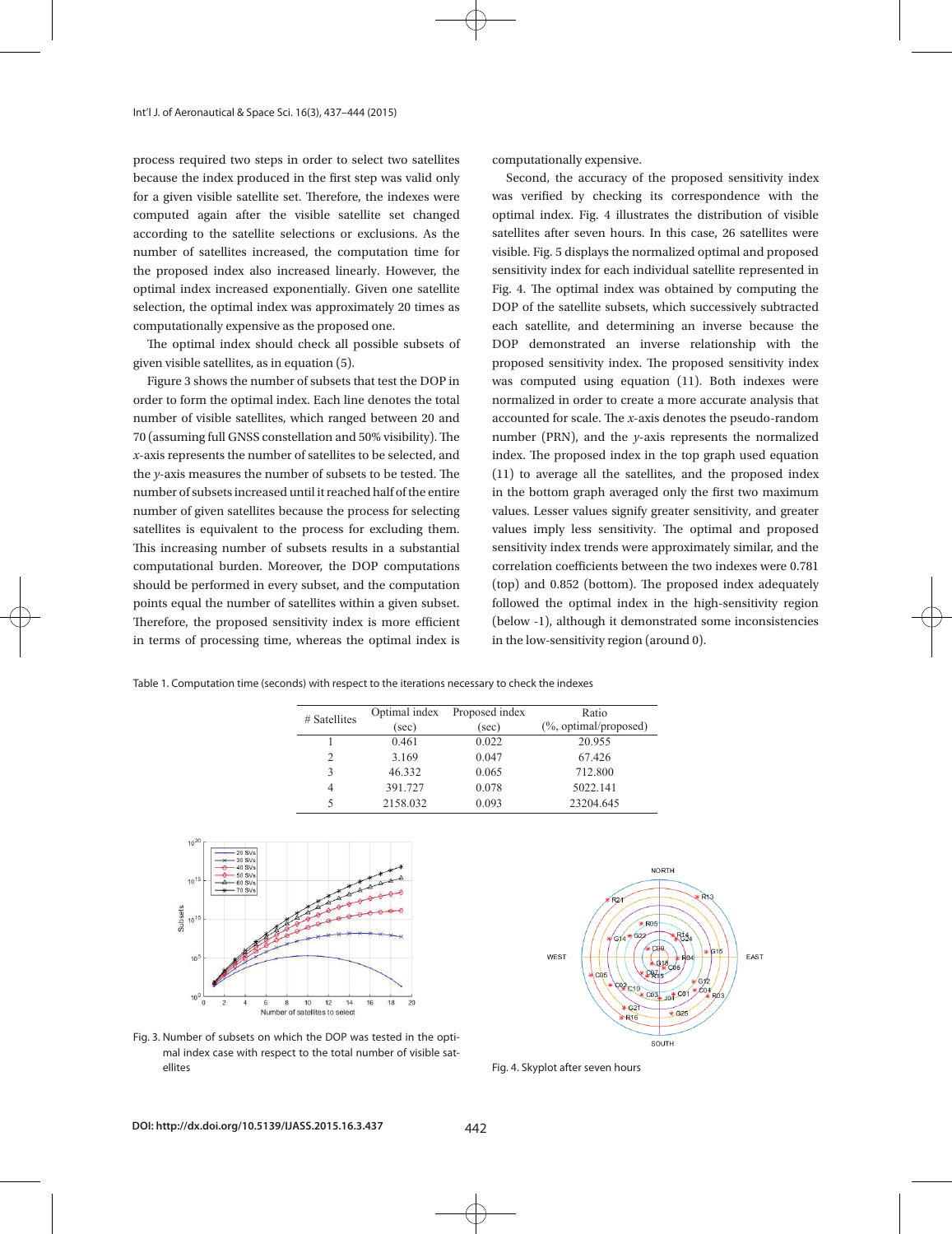Figure 6 shows the test results to determine the extent to which the sensitivity of the proposed and optimal methods corresponds. This index is produced by comparing the order of sensitivity. Once the sensitivity indexes are computed using both the optimal and proposed methods, each index is sorted by its order of sensitivity. After the index is sorted, the most sensitive satellite is determined using the proposed sensitivity index, and its position is determined using the optimal index. If the most sensitive satellite derived from the proposed method also ranks highest in the optimal index list, then the test result receives a 1. If it ranks third in the optimal index list, then the correspondence index is  $(n-3)/n$ , in which *n* is the total number of visible satellites. The test results demonstrate that the two indexes coincided 95.9% of the time when selecting the most sensitive satellite.

The proposed sensitivity index and the optimal index exhibit similar trends. Increasing the accuracy of the proposed index requires the elevation angle of the satellites to be considered. Most GNSS applications use the satellites that are above the horizon (have a positive elevation angle) because of their visibility. The greatest possible elevation angle is 90 degrees; thus, the maximum angle induced with the highest satellite is less than 90 degrees. This implies that the highest satellite will more likely demonstrate positive inner products when compared with other satellites. If the average is taken over all the inner product components of a given satellite, the highest satellite is at a disadvantage.

However, because higher satellites produce more effective navigation solutions [15] a compensation (or weighting) process must be applied in addition to the proposed approach to improve the accuracy.

### **6. Conclusion**

Satellite distribution determines the navigational performance, and the number of satellites is proportional to the navigational performance. However, a significant number of satellites increase the computational burden rather than increasing the performance. Therefore, the selection of an appropriate number of satellites improves the overall performance of the user's navigational system, and a rule that balances the overall performance improvement and computational efficiency must be established. In this paper, we propose a geometric sensitivity index, which is simple and fast as well as less computationally intensive, for satellite selection and exclusion.

The index is derived using the inner product of the LOS vector of each satellite to determine the proximity of a satellite to its neighbors. Individual LOS vectors are used to determine these inner products, and then each satellite is assigned its index by averaging the results. This indicates the average proximity of a satellite to other satellites. An experimental test was conducted to verify the reliability



Fig. 5. Normalized performance index for the optimal index and proposed index, computed by averaging all (top) and the first two (bottom) maximum values



Fig. 6. Correspondence between the two indexes over time.

of this index, which was analyzed by comparing it with the index produced by a conventional approach that tests  $\mathbf{F}^{\text{tr}}$  subsets according to the best DOP. Furthermore, a statistical optimal methods conducted to determine the most sensitive exponent of sensitivity. This is produced by comparing the order of sensitivity. This is produced by comparing the order of sensitivity. Once the order of sensitivi satellite for the navigation solution. The test results reveal that the proposed sensitivity index is close to the index  $\frac{10}{\text{Time (hour)}}$  is  $\frac{20}{\text{Time (hour)}}$  determined by the conventional approach 96% of the time een the two indexes over time. This index and exhibits a reduced computational burden. This index